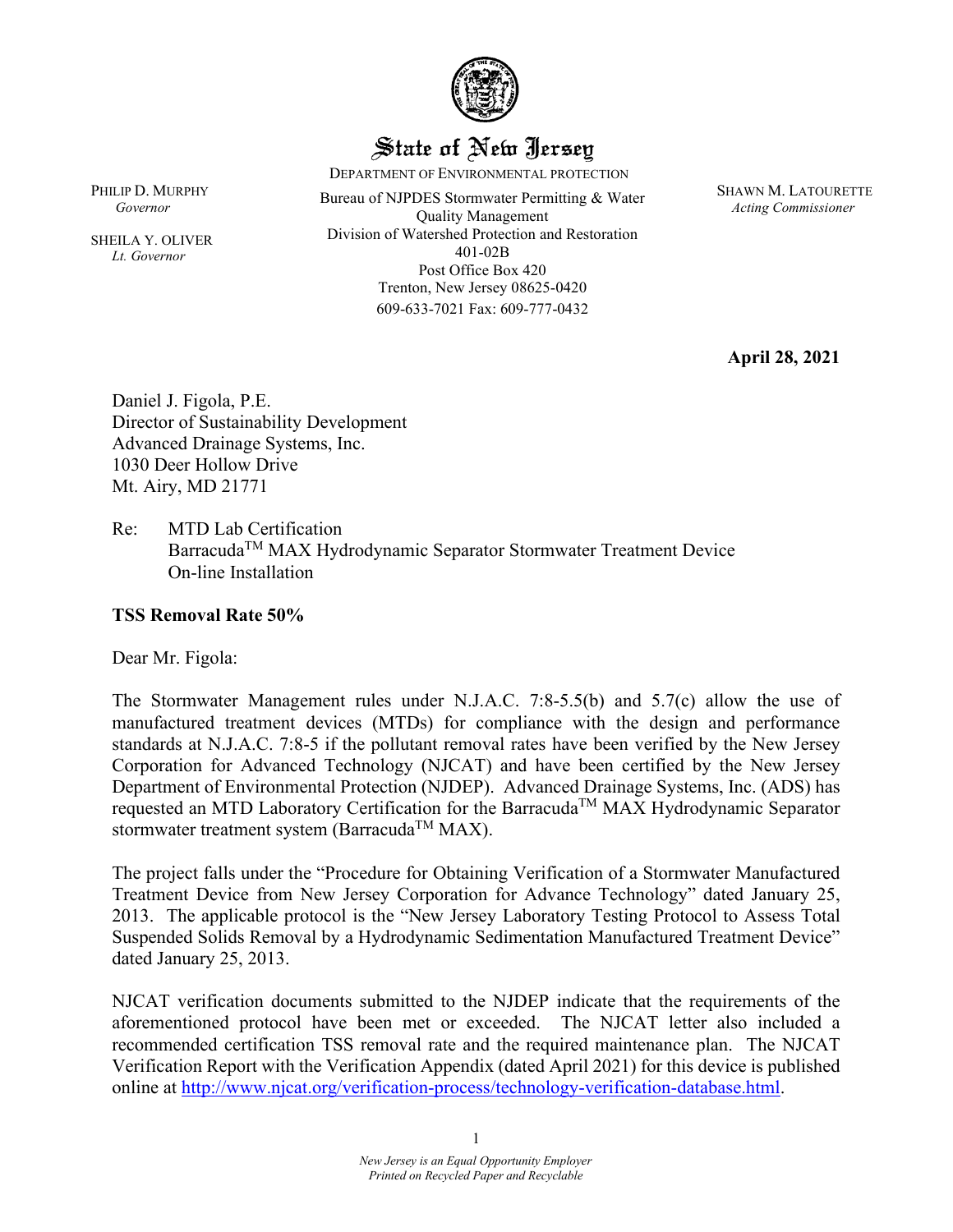**The NJDEP certifies the use of the BarracudaTM MAX stormwater treatment system at a TSS removal rate of 50% when designed, operated, and maintained in accordance with the information provided in the Verification Appendix and the following conditions:**

- 1. The maximum treatment flow rate (MTFR) for the manufactured treatment device (MTD) is calculated using the New Jersey Water Quality Design Storm (1.25 inches in 2 hrs) in N.J.A.C. 7:8-5.5.
- 2. The Barracuda<sup>TM</sup> MAX shall be installed using the same configuration reviewed by NJCAT and shall be sized in accordance with the criteria specified in item 6 below.
- 3. This Barracuda<sup>TM</sup> MAX cannot be used in series with another MTD or a media filter (such as a sand filter) to achieve an enhanced removal rate for total suspended solids (TSS) removal under N.J.A.C. 7:8-5.5.
- 4. Additional design criteria for MTDs can be found in Chapter 11.3 of the New Jersey Stormwater Best Management Practices (NJ Stormwater BMP) Manual, which can be found online at [www.njstormwater.org.](https://www.njstormwater.org/)
- 5. The maintenance plan for a site using this device shall incorporate, at a minimum, the maintenance requirements for the Barracuda<sup>TM</sup> MAX. A copy of the maintenance plan is attached to this certification. However, it is recommended to review the maintenance website at [https://assets.ads-pipe.com/m/2c834056a5a22888/original/Barracuda-](https://assets.ads-pipe.com/m/2c834056a5a22888/original/Barracuda-Maintenance-Guide-MG1-01.pdf)[Maintenance-Guide-MG1-01.pdf](https://assets.ads-pipe.com/m/2c834056a5a22888/original/Barracuda-Maintenance-Guide-MG1-01.pdf) for any changes to the maintenance requirements.
- 6. Sizing Requirement:

The example on the following page demonstrates the sizing procedure for the Barracuda<sup>TM</sup> MAX: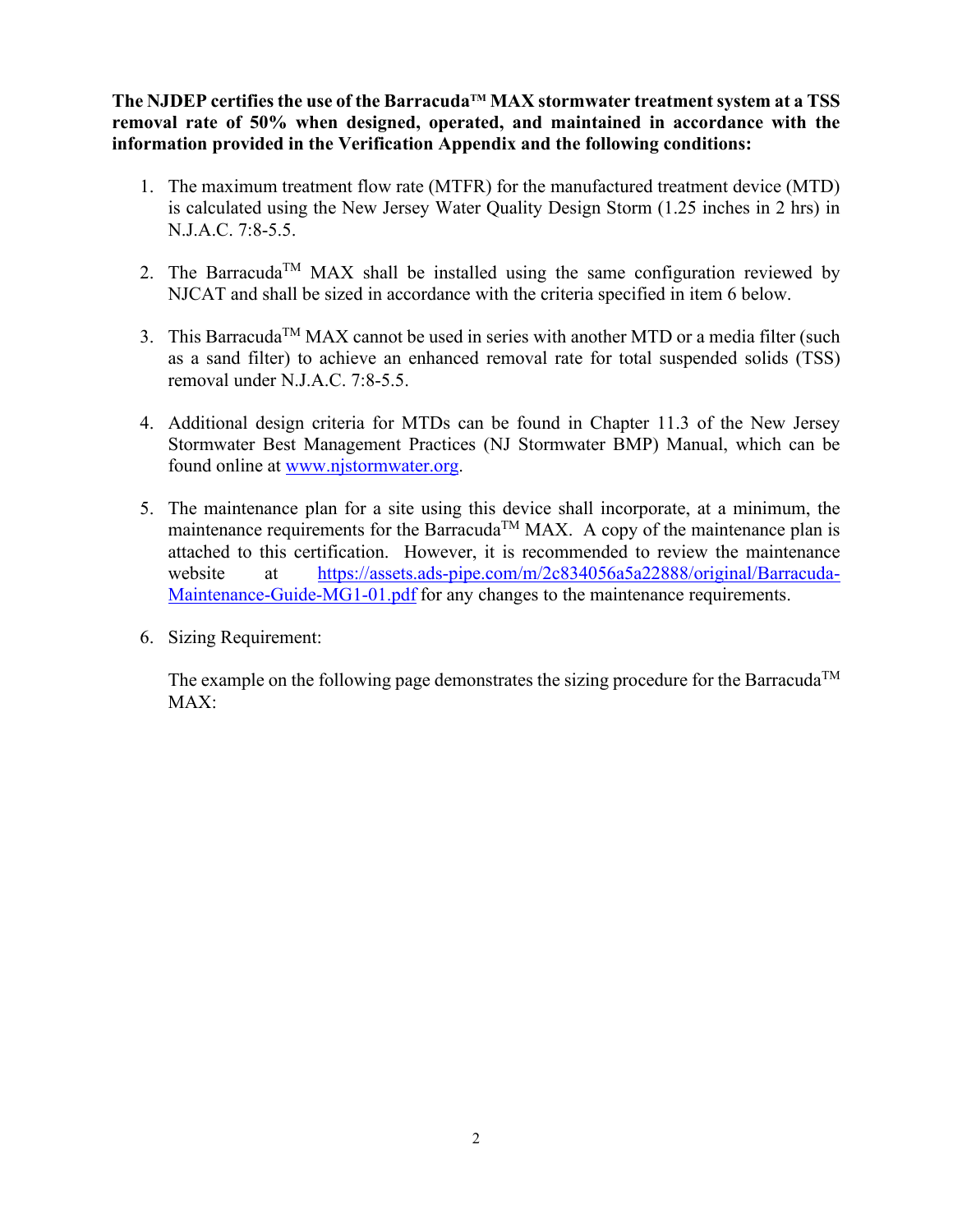Example: A 0.25-acre impervious site is to be treated to 50% TSS removal using an Barracuda<sup>TM</sup> MAX treatment unit. The impervious site runoff (Q) based on the New Jersey Water Quality Design Storm was determined to be 0.79 cfs.

Maximum Treatment Flow Rate (MTFR) Evaluation:

The site runoff (Q) was based on the following: time of concentration  $= 10$  minutes  $i = 3.2$  in/hr (page 74, Fig. 5-16 of the NJ Stormwater BMP Manual)  $c = 0.99$  (runoff coefficient for impervious)  $Q = c\text{i}A = 0.99 \text{ x } 3.2 \text{ x } 0.25 = 0.79 \text{ cfs}$ 

Given the site runoff is 0.79 cfs and based on Table A-1 below, the Barracuda<sup>TM</sup> MAX Model S3 with an MTFR of 0.85 cfs would be the smallest model that could be used for this site to remove 50% of the TSS from the impervious area without exceeding the MTFR.

The sizing table corresponding to the available system models is noted below. Additional specifications regarding each model can be found in the NJCAT Technology Verification Appendix under Tables A-1 and A-2.

|                | <b>Manhole</b>                       | <b>Maximum</b>                      | 50% Maximum                                               |
|----------------|--------------------------------------|-------------------------------------|-----------------------------------------------------------|
| <b>Model</b>   | <b>Diameter</b><br>(f <sup>t</sup> ) | <b>Treatment Flow</b><br>Rate (cfs) | <b>Sediment Storage</b><br>Area Volume (ft <sup>3</sup> ) |
| Barracuda MAX  |                                      |                                     |                                                           |
| S <sub>3</sub> | 3                                    | 0.85                                | 5.89                                                      |
| Barracuda MAX  |                                      |                                     |                                                           |
| S <sub>4</sub> | 4                                    | 1.52                                | 10.47                                                     |
| Barracuda MAX  |                                      |                                     |                                                           |
| S <sub>5</sub> | 5                                    | 2.37                                | 16.36                                                     |
| Barracuda MAX  |                                      |                                     |                                                           |
| S6             | 6                                    | 3.40                                | 23.56                                                     |
| Barracuda MAX  |                                      |                                     |                                                           |
| S <sub>8</sub> | 8                                    | 6.08                                | 41.89                                                     |
| Barracuda MAX  |                                      |                                     |                                                           |
| S10            | 10                                   | 9.48                                | 65.45                                                     |

**Table A-1 BarracudaTM MAX HDS Models and Associated MTFRs**

A detailed maintenance plan is mandatory for any project with a stormwater BMP subject to the Stormwater Management rules under N.J.A.C. 7:8. The plan must include all of the items identified in the Maintenance requirements section of the Stormwater Management rules under N.J.A.C. 7:8- 5.8. Such items include, but are not limited to, the list of inspection and maintenance equipment and tools, specific corrective and preventative maintenance tasks, indication of problems in the system, and training of maintenance personnel. Additional information can be found in Chapter 8: Maintenance and Retrofit of Stormwater Management Measures.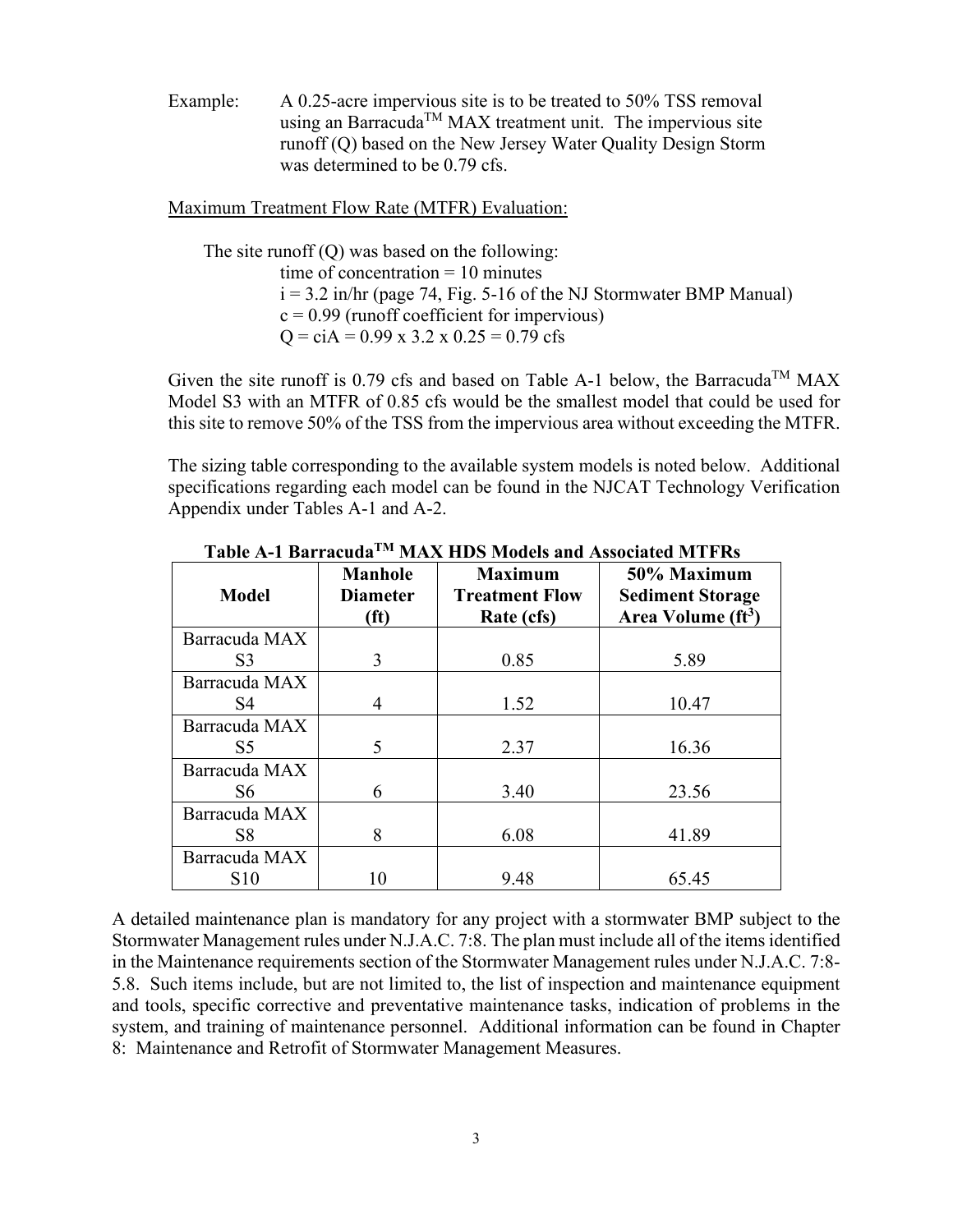If you have any questions regarding the above information, please contact Lisa Schaefer of my office at lisa.schaefer@dep.nj.gov.

Sincerely,

abiel Mahon

Gabriel Mahon, Chief Bureau of NJPDES Stormwater Permitting & Water Quality Management

Attachment: Maintenance Plan

cc: Chron File Richard Magee, NJCAT Changi Wu, NJDEP-BFHSE Madhu Guru, NJDEP - BFHSE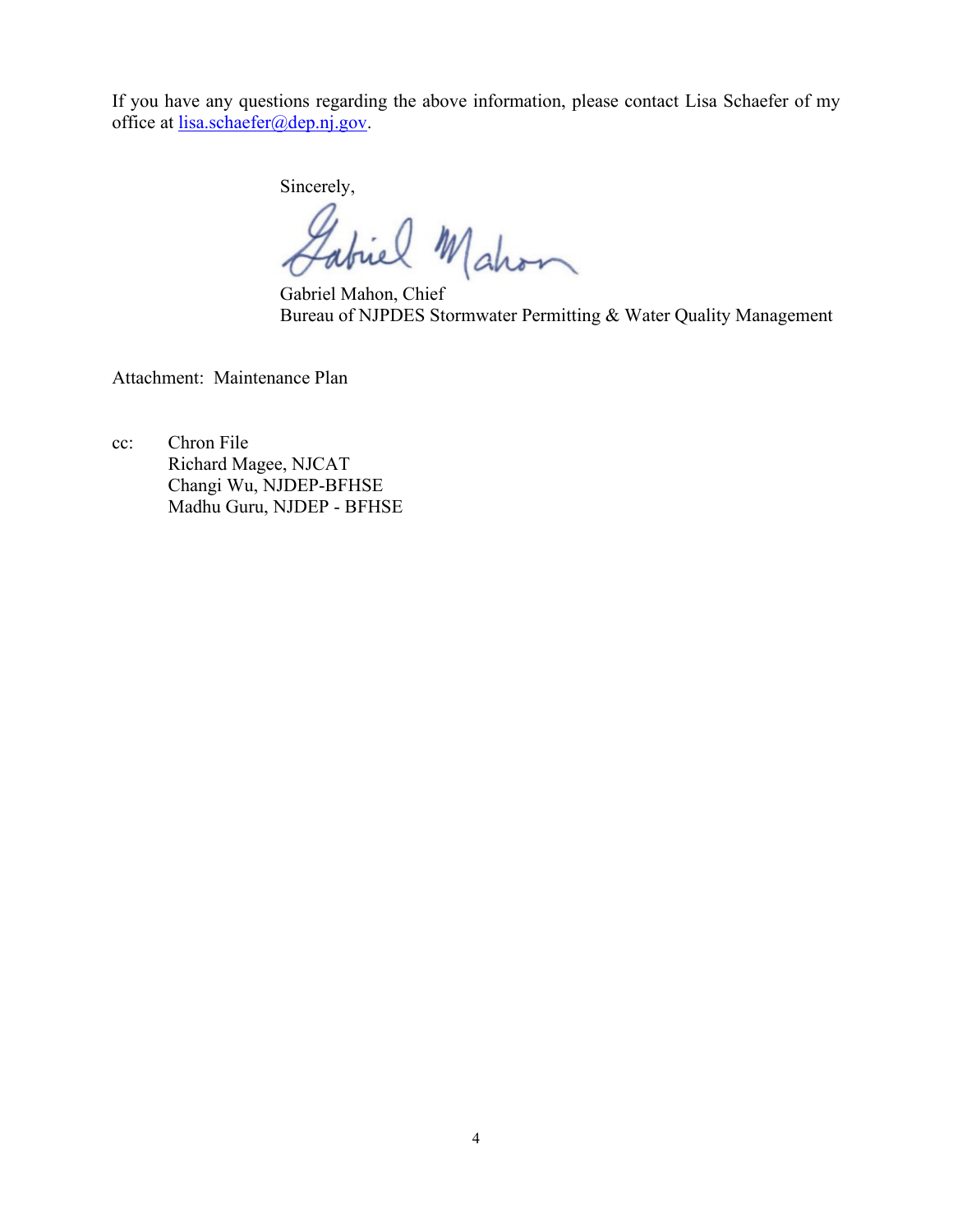# Barracuda® Max™ & Barracuda **Maintenance Guide**

One of Barracuda's advantages is the ease of maintenance. Like any system that collects pollutants, the Barracuda must be maintained for continued effectiveness. Maintenance is a simple procedure performed using a vacuum truck or similar equipment. The systems were designed to minimize the volume of water removed during routine maintenance, reducing disposal costs.

Contractors can access the pollutants stored in the manhole through the manhole cover. This allows them to gain vacuum hose access to the bottom of the manhole to remove sediment and trash. There is no confined space entry necessary for inspection or maintenance.

The entire maintenance procedure typically takes 2 to 4 hours, depending on the system's size, the captured material, and the vacuum truck's capacity.

Local regulations may apply to the maintenance procedure. Safe and legal disposal of pollutants is the responsibility of the maintenance contractor. Maintenance should be performed only by a qualified contractor.

#### **Inspection and Cleaning Cycle**

Periodic inspection is needed to determine the need for and frequency of maintenance. You should begin inspecting as soon as construction is complete and then on an annual basis. Typically, the system needs to be cleaned every 1-3 years.

Excessive oils, fuels or sediments may reduce the maintenance cycle. Periodic inspection is important.

#### **Determining When to Clean**

To determine the sediment depth, the maintenance contractor should lower a stadia rod into the manhole until it contacts the top of the captured sediment and mark that spot on the rod. Then push the probe through to the bottom of the sump and mark that spot to determine sediment depth.

Maintenance should occur when the sediment has reached the levels indicated in the Storage Capacity Chart.



**adspipe.com** 1-800-821-6710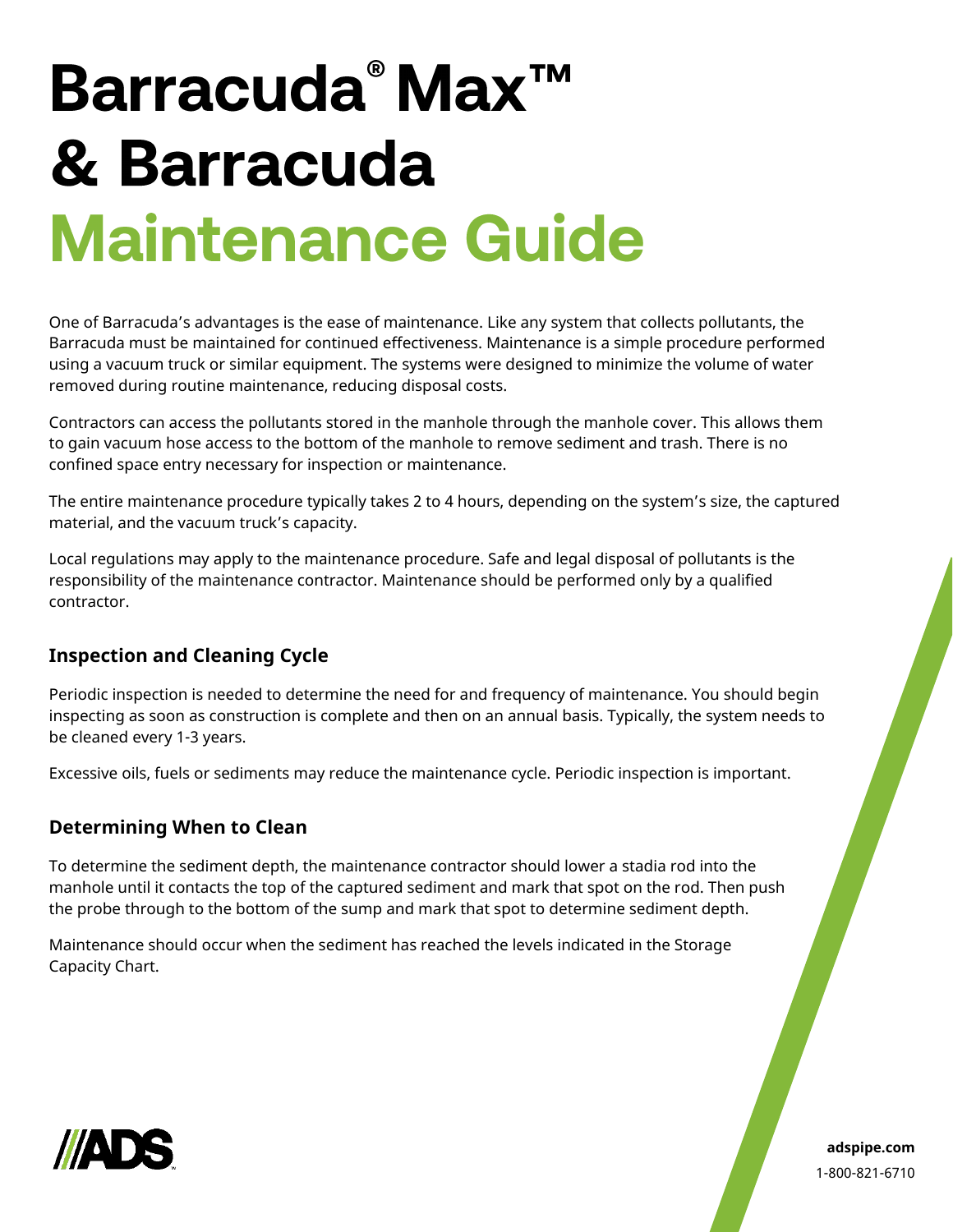#### **Barracuda Storage Capacities**

| <b>Model</b>    | <b>Manhole</b><br><b>Diameter</b><br>in. $(mm)$ | <b>Total System</b><br><b>Volume</b><br><b>Gallons (Liters)</b> | <b>Treatment</b><br><b>Chamber Capacity</b><br><b>Gallons (Liters)</b> | <b>Standard Sediment</b><br>Capacity (20" depth)<br>Yards <sup>3</sup> (meters <sup>3</sup> ) | <b>NJDEP Sediment</b><br>Capacity (50% of<br>standard depth)<br>Yards <sup>3</sup> (meters <sup>3</sup> ) |
|-----------------|-------------------------------------------------|-----------------------------------------------------------------|------------------------------------------------------------------------|-----------------------------------------------------------------------------------------------|-----------------------------------------------------------------------------------------------------------|
| S <sub>3</sub>  | 36 (900)                                        | 264 (999)                                                       | 212 (803)                                                              | 0.44(0.34)                                                                                    | 0.22(0.17)                                                                                                |
| S <sub>4</sub>  | 48 (1200)                                       | 665 (2517)                                                      | 564 (2135)                                                             | 0.78(0.60)                                                                                    | 0.39(0.30)                                                                                                |
| S <sub>5</sub>  | 60 (1500)                                       | 1040 (3937)                                                     | 881 (3335)                                                             | 1.21(0.93)                                                                                    | 0.61(0.47)                                                                                                |
| S6              | 72 (1800)                                       | 1497 (5667)                                                     | 1269 (4804)                                                            | 1.75(1.34)                                                                                    | 0.88(0.67)                                                                                                |
| S8              | 96 (2400)                                       | 4196 (15884)                                                    | 3835 (14517)                                                           | 3.10(2.37)                                                                                    | 1.55(1.19)                                                                                                |
| S <sub>10</sub> | 120 (3000)                                      | 7976 (30192)                                                    | 7496 (28375)                                                           | 4.85(3.71)                                                                                    | 2.43(1.86)                                                                                                |

#### **Maintenance Instructions**

- 1. Remove the manhole cover to provide access to the pollutant storage. Pollutants are stored in the sump, below the bowl assembly visible from the surface. Access this area through the 8" (200 mm), 10" (250 mm), 15" (375 mm) or 20" (500 mm) diameter access cylinder.
- 2. Use a vacuum truck or other similar equipment to remove all water, debris, oils and sediment. See figure 1.
- 3. Use a high pressure hose to clean the manhole of all the remaining sediment and debris. Then, use the vacuum truck to remove the water.
- 4. Fill the cleaned manhole with water until the level reaches the invert of the outlet pipe.
- 5. Replace the manhole cover.
- 6. Dispose of the polluted water, oils, sediment and trash at an approved facility.
	- a. Local regulations prohibit the discharge of solid material into the sanitary system. Check with the local sewer authority for authority to discharge the liquid.
	- b. Some localities treat the pollutants as leachate. Check with local regulators about disposal requirements.
	- c. Additional local regulations may apply to the maintenance procedure.





**adspipe.com** 1-800-821-6710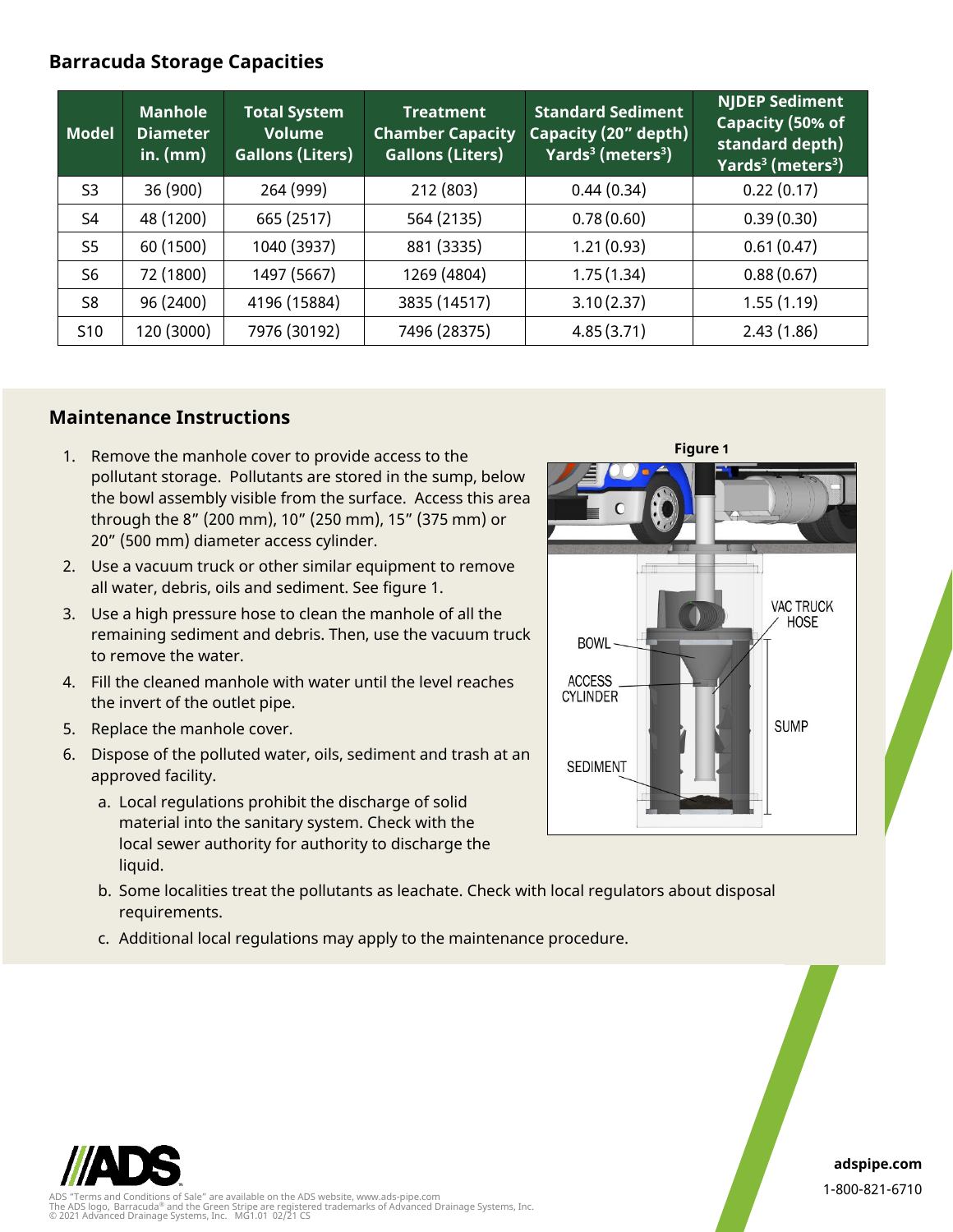## **Maintenance Guide**



One of the advantages of the BaySaver Barracuda is the ease of maintenance. Like any system that collects pollutants, the BaySaver Barracuda must be maintained for continued effectiveness. Maintenance is a simple procedure performed using a vacuum truck or similar equipment. The systems were designed to minimize the volume of water removed during routine maintenance, reducing disposal costs.

Contractors can access the pollutants stored in the manhole through the manhole cover. This allows them to gain vacuum hose access to the bottom of the manhole to remove sediment and trash. There is no confined space entry necessary for inspection or maintenance.

The entire maintenance procedure typically takes from 2 to 4 hours, depending on the size of the system, the captured material, and the capacity of the vacuum truck.

Local regulations may apply to the maintenance procedure. Safe and legal disposal of pollutants is the responsibility of the maintenance contractor. Maintenance should be performed only by a qualified contractor.

## Inspection and Cleaning Cycle

Periodic inspection is needed to determine the need for and frequency of maintenance. You should begin inspecting as soon as construction is complete and thereafter on an annual basis. Typically, the system needs to be cleaned every 1-3 years.

Excessive oils, fuels or sediments may reduce the maintenance cycle. Periodic inspection is important.

## Determining When to Clean

To determine the sediment depth, the maintenance contractor should lower a stadia rod into the manhole until it contacts the top of the captured sediment and mark that spot on the rod. Then push the probe through to the bottom of the sump and mark that spot to determine sediment depth.

Maintenance should occur when the sediment has reached the levels indicated in the Storage Capacity Chart.

## BaySaver Barracuda Storage Capacities

| Model           | <b>Manhole Diameter</b> | <b>Treatment Chamber</b><br>Capacity | <b>Standard Sediment</b><br>Capacity (20" depth) | <b>NJDEP Sediment Capacity</b><br>(50% of standard depth) |
|-----------------|-------------------------|--------------------------------------|--------------------------------------------------|-----------------------------------------------------------|
| S <sub>3</sub>  | 36"                     | 212 gallons                          | 0.44 cubic yards                                 | 0.22 cubic yards                                          |
| S4              | 48"                     | 564 gallons                          | 0.78 cubic yards                                 | 0.39 cubic yards                                          |
| S5              | 60"                     | 881 gallons                          | 1.21 cubic yards                                 | 0.61 cubic yards                                          |
| S6              | 72"                     | 1269 gallons                         | 1.75 cubic yards                                 | 0.88 cubic yards                                          |
| S8              | 96"                     | 3835 gallons                         | 3.10 cubic yards                                 | 1.55 cubic yards                                          |
| S <sub>10</sub> | 120"                    | 7496 gallons                         | 4.85 cubic yards                                 | 2.43 cubic yards                                          |

## Maintenance Instructions

1. Remove the manhole cover to provide access to the pollutant storage. Pollutants are stored in the sump, below the bowl assembly visible from the surface. You'll access this area through the 10" diameter access cylinder.